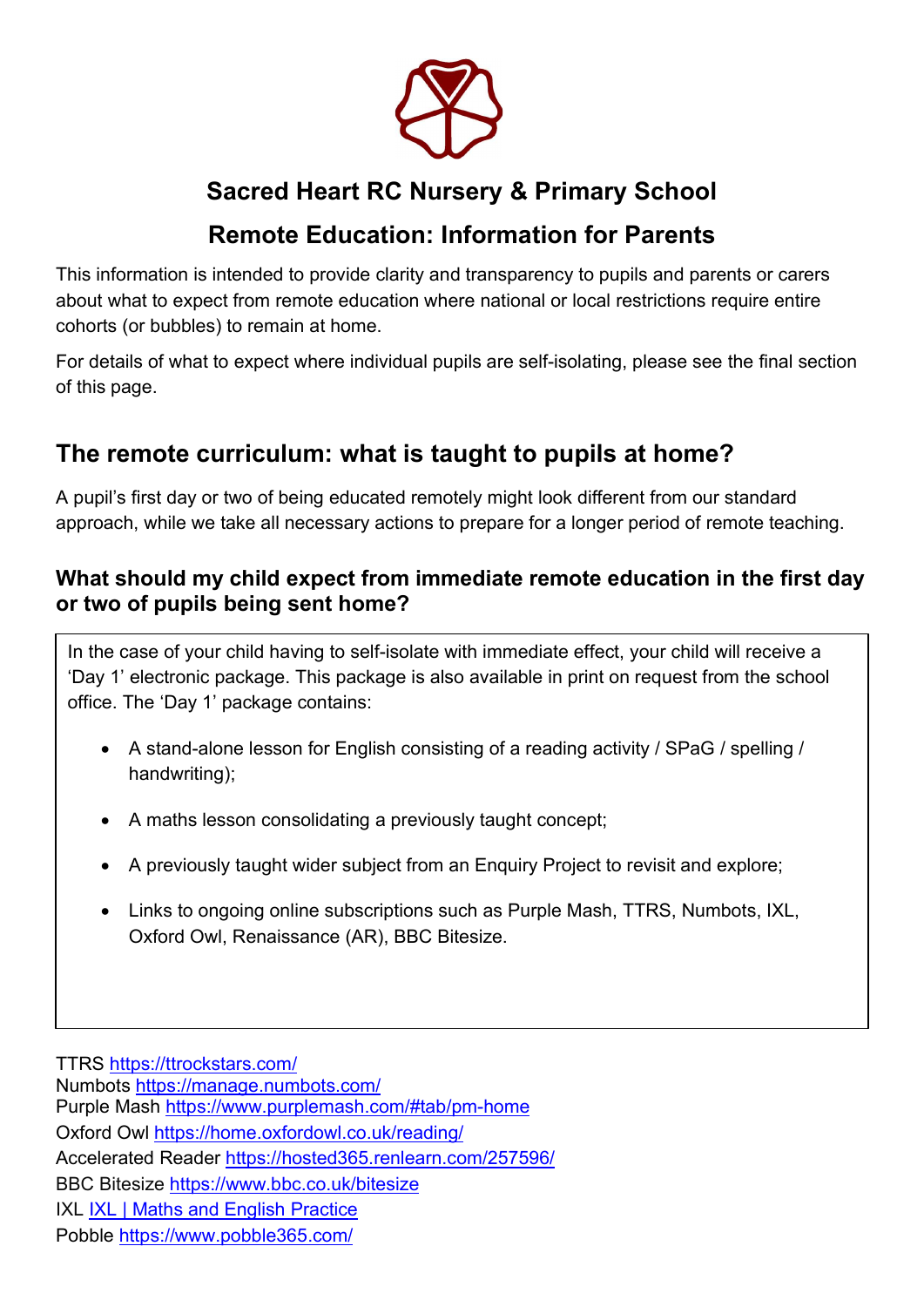## Following the first few days of remote education, will my child be taught broadly the same curriculum as they would if they were in school?

Yes, the curriculum being taught at home will mirror the curriculum being taught in school.

We teach the same curriculum remotely as we do in school wherever possible and appropriate. However, we have needed to make some adaptations in some subjects. This might be adaptations to the approach, resources, equipment, or content.

Approach: lessons which require collaborative work and class-based strategies such as 'think-pair-share' will be adapted to suit an independent learner at home.

Equipment: lessons requiring specialist equipment such as a compass or sketching pencils will be adapted or supplemented.

Resources: If the lesson was creating sculptures using Modroc, this might be adapted to using paper mâché, salt dough or cardboard. Some resources will be offered for pick up but this may not always be possible due to covid restrictions.

Content: In the case of individual isolation, some content heavy new learning may be better approached on return with pre-teach sessions set for home instead.

# Remote teaching and study time each day

### How long can I expect work set by the school to take my child each day?

We expect that remote education (including remote teaching and independent work) will take pupils broadly the following number of hours each day:

| <b>EYFS</b> | 3 hours |
|-------------|---------|
| Key Stage 1 | 3 hours |
| Key Stage 2 | 4 hours |

# Accessing remote education

### How will my child access any online remote education you are providing?

All remote learning will be accessed through Google Classrooms with the exception of nursery who are using Purple Mash.

Each year group has its own classroom. There are also separate RE classrooms for Y2-Y6.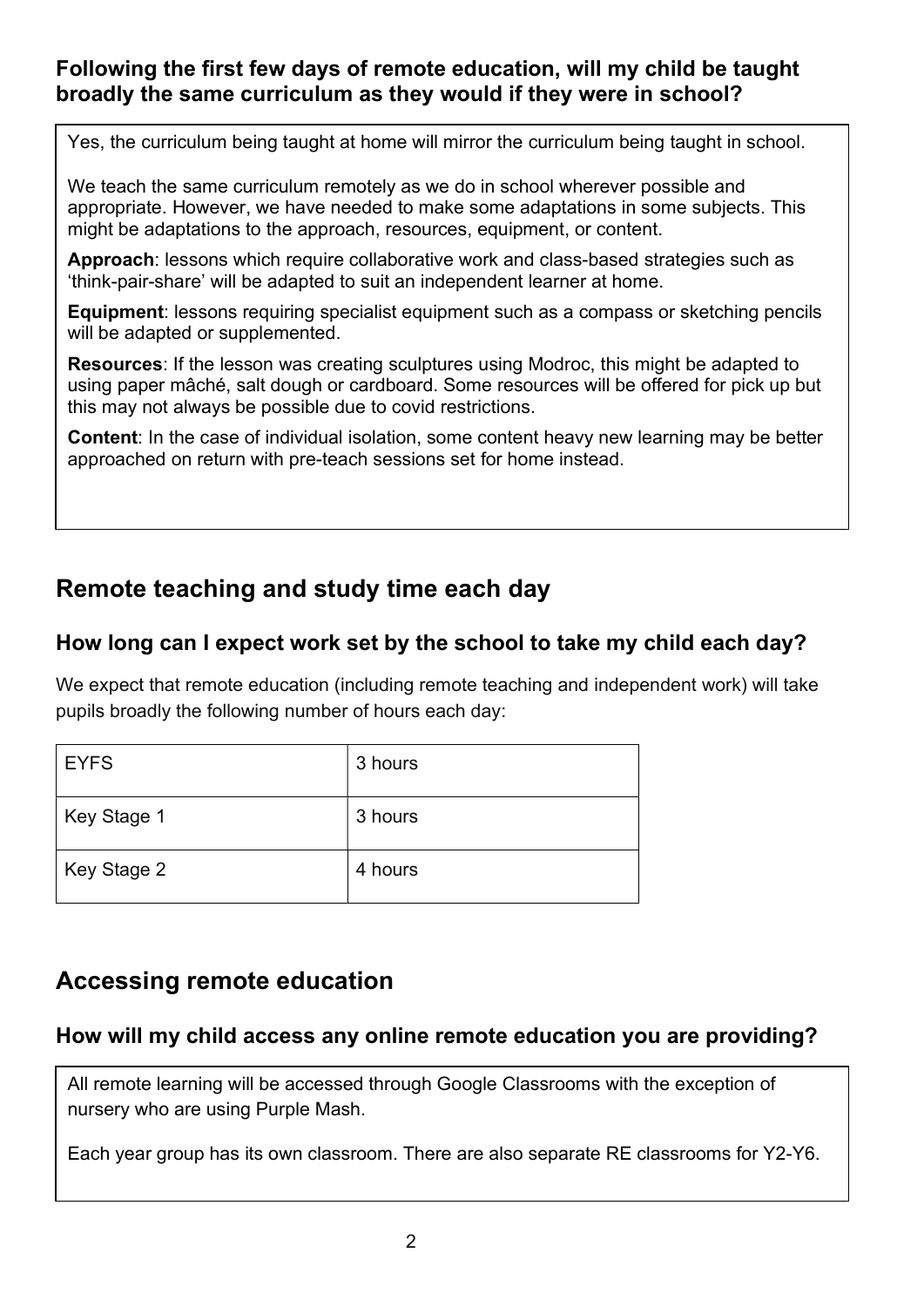## If my child does not have digital or online access at home, how will you support them to access remote education?

We recognise that some pupils may not have suitable online access at home. We take the following approaches to support those pupils to access remote education:

#### We have no wi-fi access at home.

Following the audit carried out earlier this year, we are only aware of one family without wi-fi access in their home. However, this doesn't account for a change of circumstances or connectivity problems. We have a small number of access codes from BT to support any home without internet access. We also have multiple Vodafone data SIM cards and are working on sources some dongles if needed.

### My child does not have a digital device at home.

We have a limited number of chrome books (which are like mini laptops) which we are able to loan to families who do not have a device for their child.

If you are self-isolating whilst schools are fully open, we will enquire if you need a devise individually.

In the event of local or national lockdown, please complete the link below if you are in need of a device.

Chrome Book Request Form

#### How do I access hard copies if I do not have a printer at home?

There should be no requirement to print work out. Teachers are mindful of this in their planning. There is a constant stock of exercise books, paper, pens and pencils in the foyer at school. You are free to pick these up if safety allows. Please ensure that you refrain from using the foyer if occupied and only ouch what you need.

If your child is struggling to work online and you request printed copies to assist their learning style, please contact your child's class teacher via email (see below) or the school office on 01803 558298 / admin@shrcps.org

\*\*\*\*\*\*\*\*\*\*\*\*\*\*\*\*\*\*\*\*\*\*\*\*\*\*\*\*\*\*\*\*\*\*\*\*\*\*\*\*\*\*\*\*\*\*\*\*\*\*\*\*\*\*\*\*\*\*\*\*\*\*\*\*\*\*\*\*\*\*\*\*\*\*\*\*\*\*\*\*\*\*\*\*\*\*\*\*\*\*\*\*\*\*\*\*\*\*\*\*\*\*\*\*

Bradleys Estate Agents in Paignton are presently offering free printing to any parent to support home learning during the national lockdown.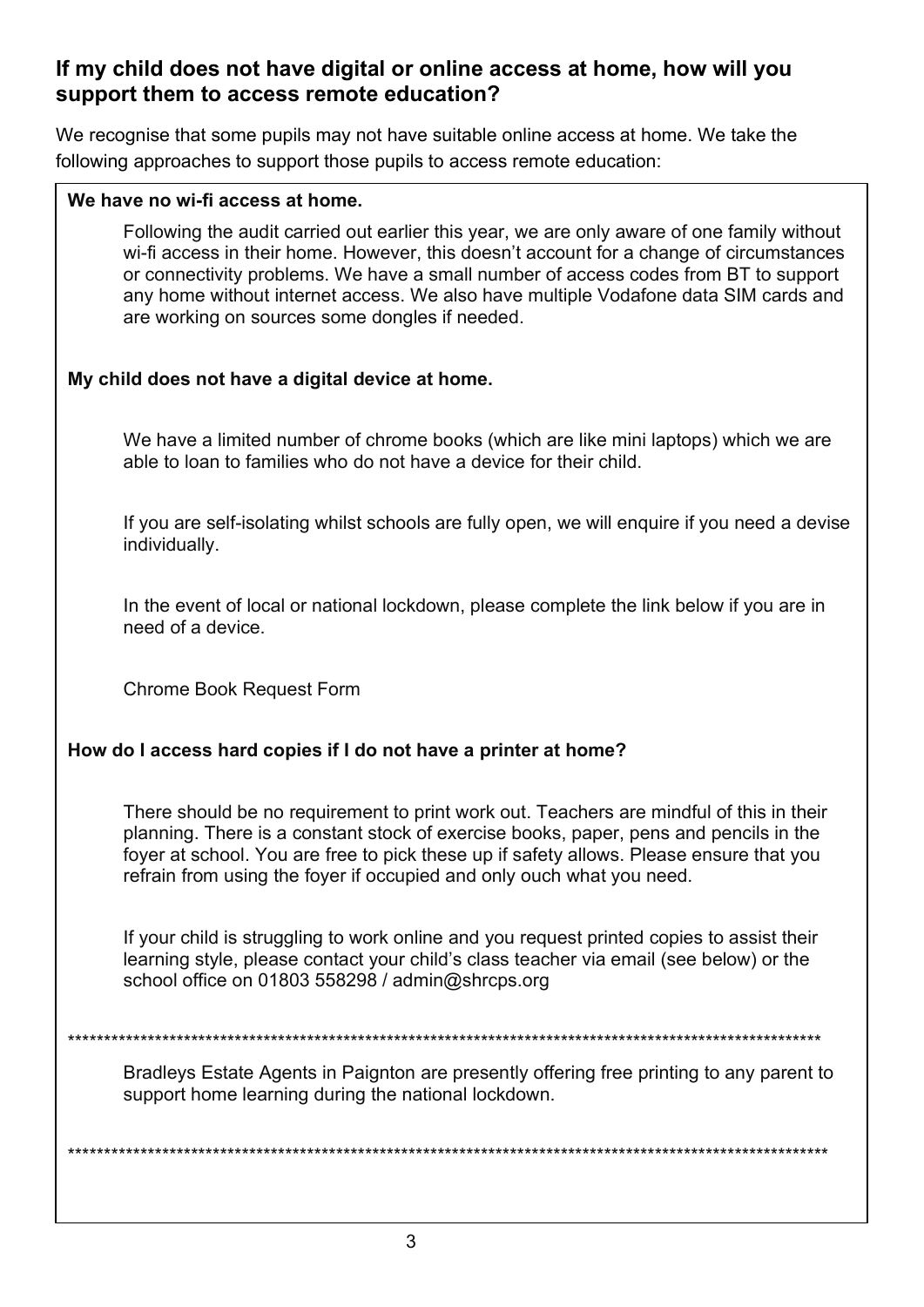At Sacred Heart we continue to offer the full curriculum to children learning from home. This is offered in a variety of forms.

#### **Nurserv**

A variety of activities across all seven areas of learning accessed through Purple Mash.

#### Reception to Year 6

A daily live session in each class to check in with pupils. This is an opportunity to gather together and talk through the daily expectations along with an opportunity to offer emotional and social support through SMSC activities. It may also include the daily storytelling.

 All remote lessons are planned for sequentially and follow the year group long term plan and are taught using interactive slides. This will ensure all children receive direct teacher modelling whilst learning at home.

#### **Reception**

- A daily phonics lesson delivered to groups according to level of phonological knowledge via video link with guided activities.
- A weekly recorded English lesson with voiceover led by the class teacher.
- A daily maths lesson supported with White Rose instructional videos linked to Power Maths. This may be supplemented with links to IXL.
- Daily handwriting activity
- Weekly activities also include one session of Makaton, PE, RE and Picture News

#### Year 1

- A daily phonics lesson delivered to groups according to level of phonological knowledge via video link with guided activities.
- A daily recorded Enquiry Project lesson with voiceover led by the class teacher. This may be an additional English lesson.
- A daily maths lesson supported with White Rose instructional videos linked to Power Maths. This may be supplemented with links to IXL.
- Daily handwriting activity
- Weekly activities also include one session of PE, RE and Picture News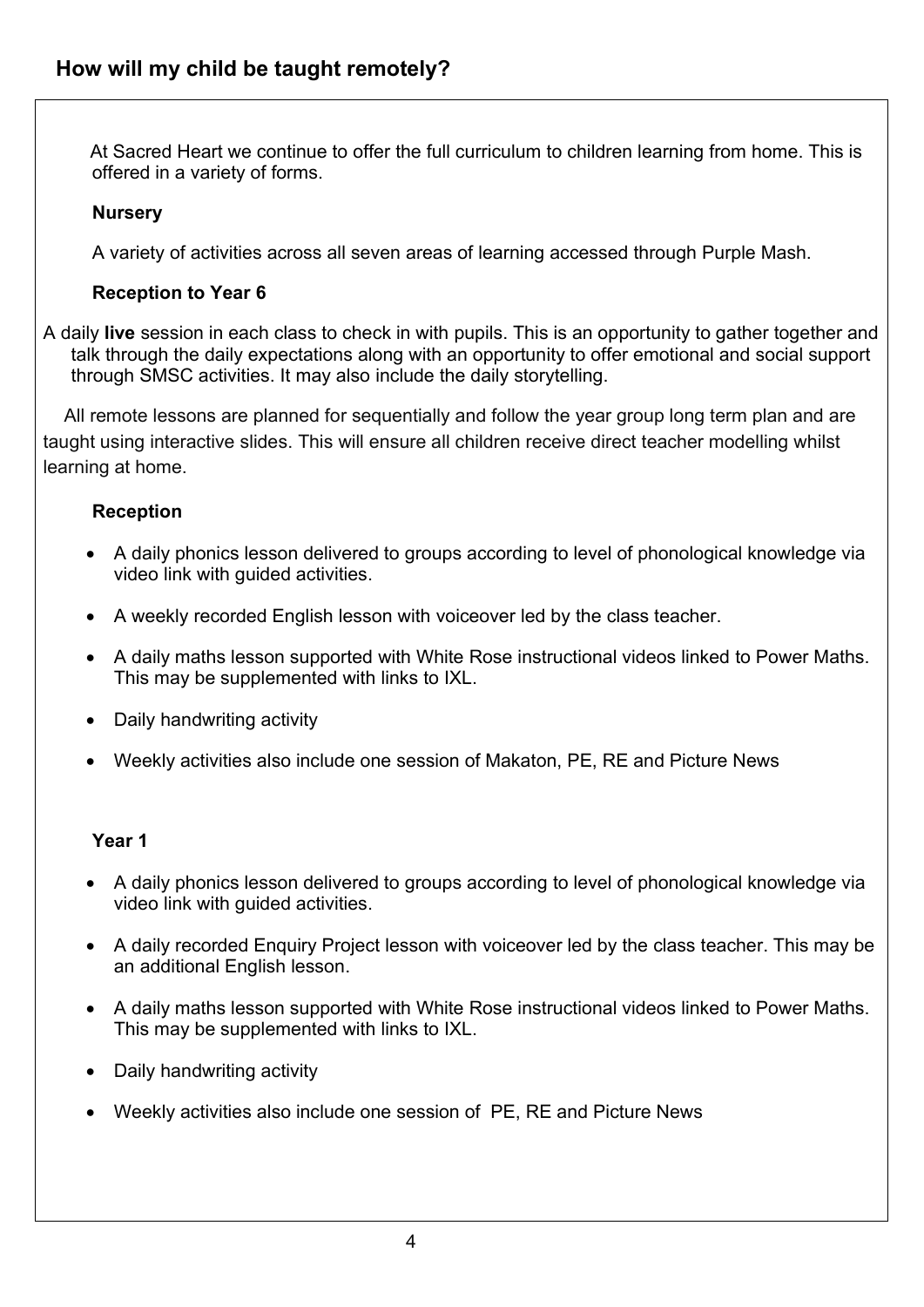#### Year 2

- A daily phonics lesson delivered to groups according to level of phonological knowledge via video link with guided activities.
- A daily recorded English lesson with a SPaG starter by the class teacher. The SPaG element may be supplemented with links to IXL. The main body of the English lesson will follow the Talk for Writing sequence taught in school.
- A daily maths lesson supported with White Rose instructional videos linked to Power Maths. This may be supplemented with links to IXL.
- A lesson relating to the wider curriculum. This may be lesson linked to this term's Enquiry Project or a discrete Science, PE or RE lesson. Where appropriate, these lessons will be presented with an instructional voiceover by the class teacher.
- Spelling and handwriting tasks set across the week.

### KS2 (Y3-6)

- A daily recorded Reading lesson led by the class teacher. Three lessons will use a variety of texts with two focussing on the present class novel.
- A daily recorded English lesson with a SPaG starter by the class teacher. The SPaG element may be supplemented with links to IXL. The main body of the English lesson will follow the Talk for Writing sequence taught in school.
- A daily maths lesson supported with White Rose instructional videos linked to Power Maths. This may be supplemented with links to IXL.
- A lesson relating to the wider curriculum. This may be lesson linked to this term's Enquiry Project or a discrete Science, PE or DT lesson. Where appropriate, these lessons will be presented with an instructional voiceover by the class teacher.
- One afternoon a week will be dedicated to RE. This will consist of recorded lessons or instructional powerpoints.
- A daily recorded story time where children listen to the class novel (This may also take place in the daily live)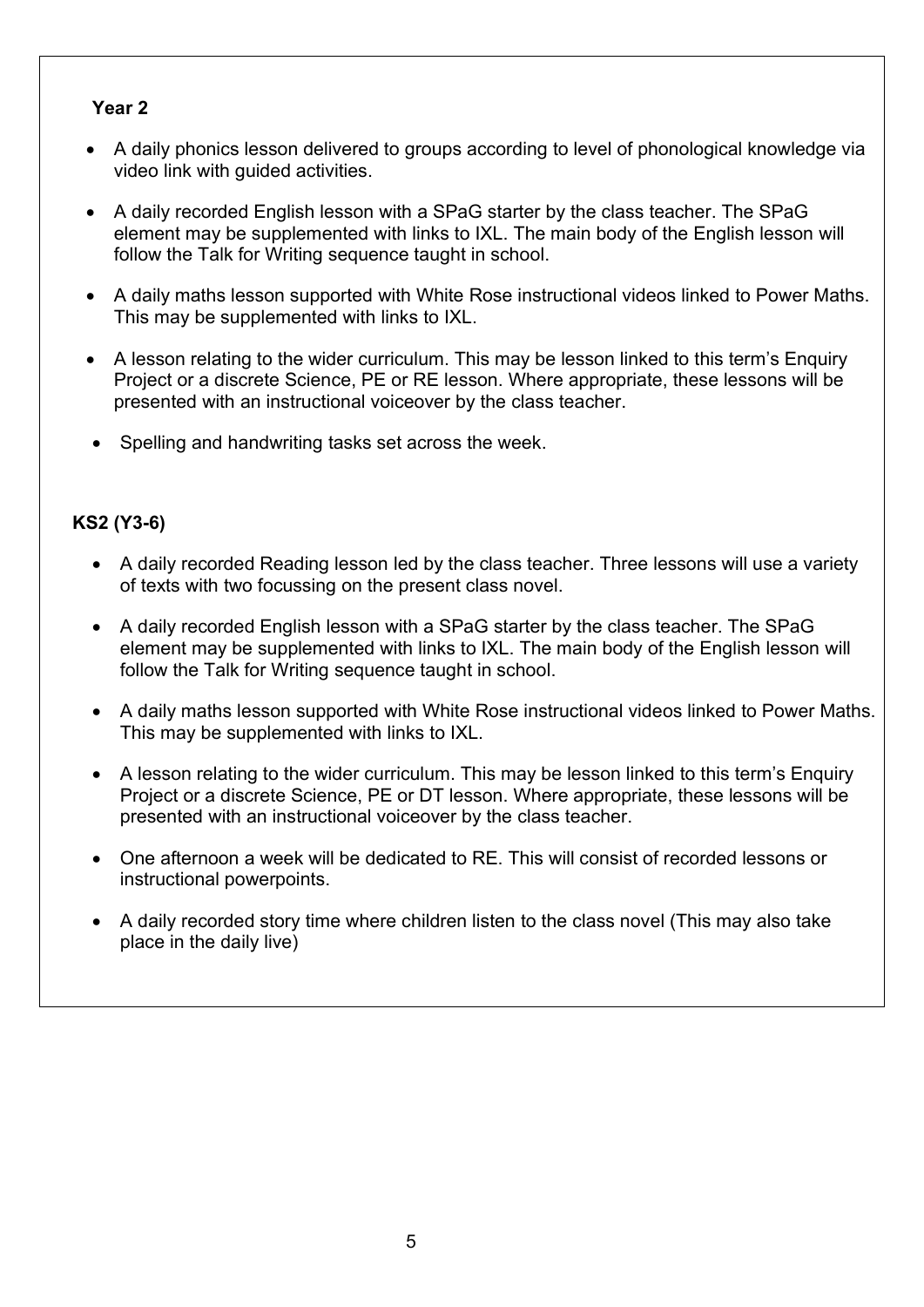# Engagement and feedback

### What are your expectations for my child's engagement and the support that we as parents and carers should provide at home?

All children are required to sign the register every morning to show they have seen the daily tasks set and that they are ready to learn. The expectation for signing the register is 9am but it will not be recorded as an absence until 9:30 at the request of some parents.

As of Monday 1<sup>st</sup> February, all children will be required to attend the daily live check in session.

The expectation is that all work set by teachers is completed on time to the best of the child's ability.

We are aware that many parents are juggling working from home and remote education and that this is especially challenging with younger children. This is one of the main reasons that we are offering recorded lessons opposed to live. Families will receive the daily content at the beginning of the day and can timetable their days to suit their individual needs and circumstances. Setting a routine for your child's day is important for the whole family. We understand that the home is different to the school environment and therefore learning may need to be split into shorter sessions with regular breaks in between.

\*\*\*\*\*\*\*\*\*\*\*\*\*\*\*\*\*\*\*\*\*\*\*\*\*\*\*\*\*\*\*\*\*\*\*\*\*\*\*\*\*\*\*\*\*\*\*\*\*\*\*\*\*\*\*\*\*\*\*\*\*\*\*\*\*\*\*\*\*\*\*\*\*\*\*\*\*\*\*\*\*\*\*\*\*\*\*\*\*\*\*\*\*\*\*\*\*\*\*\*\*\*\*\*\*\*\*\*\*

If your child is struggling with any aspect of their learning, it should be reported to their class teacher via Google Classrooms or by emailing the class teacher directly. Support phone calls will be put in place if it can't be addressed via email. Correspondence may not be answered immediately as staff are also teaching pupils in school but it will be addressed as soon as possible.

Daily live check ins via Google Meets have been timetabled to support children emotionally and for opportunities to clarify daily tasks set. The expectation is that all children will be in attendance for these sessions.

Work can be submitted later than the end of the school day for your convenience but there is no obligation for staff to respond to emails outside of working hours.

If work is not submitted, staff will phone home to discuss the lack of engagement and support the family with the barriers they are facing.

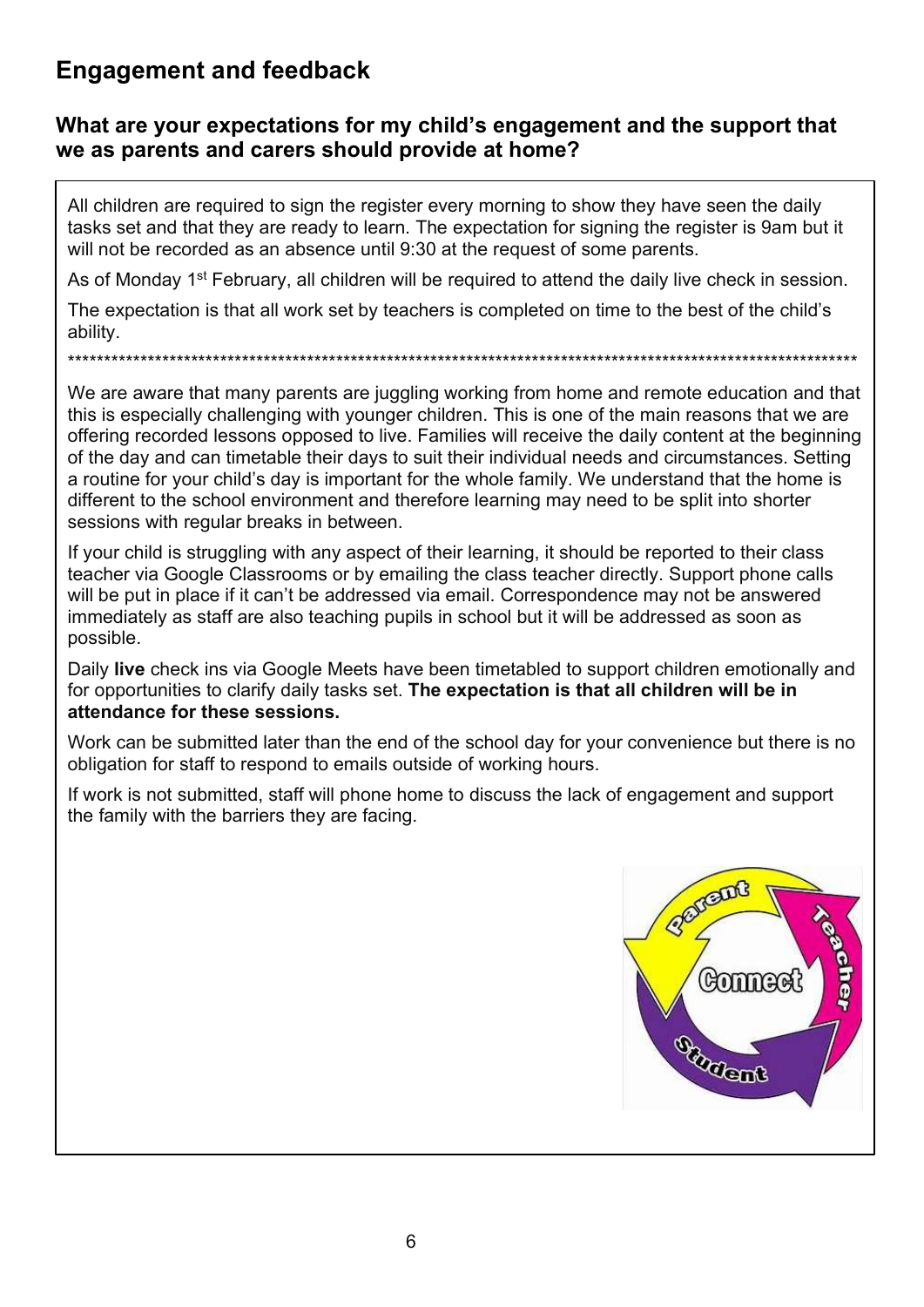## How will you check whether my child is engaging with their work and how will I be informed if there are concerns?

Each teacher records signage of the daily register, attendance in live sessions and individual work returns on a class engagement log which is shared with the headteacher.

Those not engaging, returning work or returning work far below their usual quality will trigger a well-being phone call to the parent the following day from a member of your child's class teaching team. We will be persistent with this and continue to call daily until engagement improves. This is an opportunity for you, as parents, to share any barriers to remote learning with the school. We will work with you to find a way if easing any pressures that you are finding but education is not optional and your child needs to engage.

Parents who do not engage with the class teacher will receive a phone call from the headteacher.

Parents who do not engage by telephone will receive a home visit, particularly in cases where school has had little or no contact with the child or children. In cases where we cannot make contact at the home, Children's Services will be informed.

### How will you assess my child's work and progress?

Feedback can take many forms and may not always mean extensive written comments for individual children. For example, whole-class feedback or quizzes marked automatically via digital platforms are also valid and effective methods, amongst many others. Our approach to feeding back on pupil work is as follows:

Children's work will be responded to either privately with a motivational/positive message, advice for improvement or a 'liked' notification each day for the work submitted. Whole class messages may also be given with general feedback and next steps, or for advice for the next day/week.

- Written response on individual work via Google Classroom
- Written response via email
- Collective feedback at the start of recorded lessons addressing misconceptions and highlighting strengths.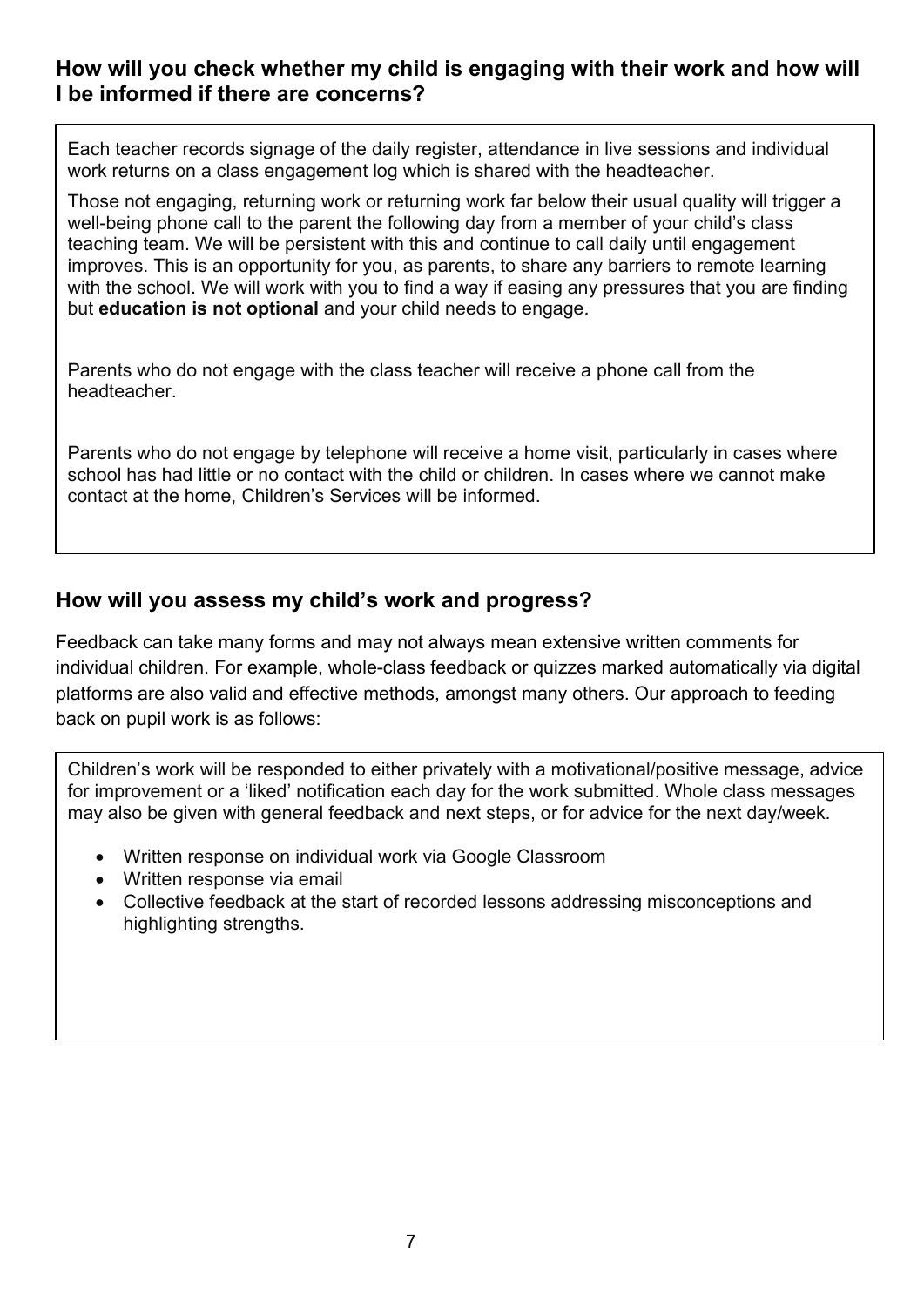# Additional support for pupils with particular needs

## How will you work with me to help my child who needs additional support from adults at home to access remote education?

We recognise that some pupils, for example some pupils with special educational needs and disabilities (SEND), may not be able to access remote education without support from adults at home. We acknowledge the difficulties this may place on families, and we will work with parents and carers to support those pupils in the following ways: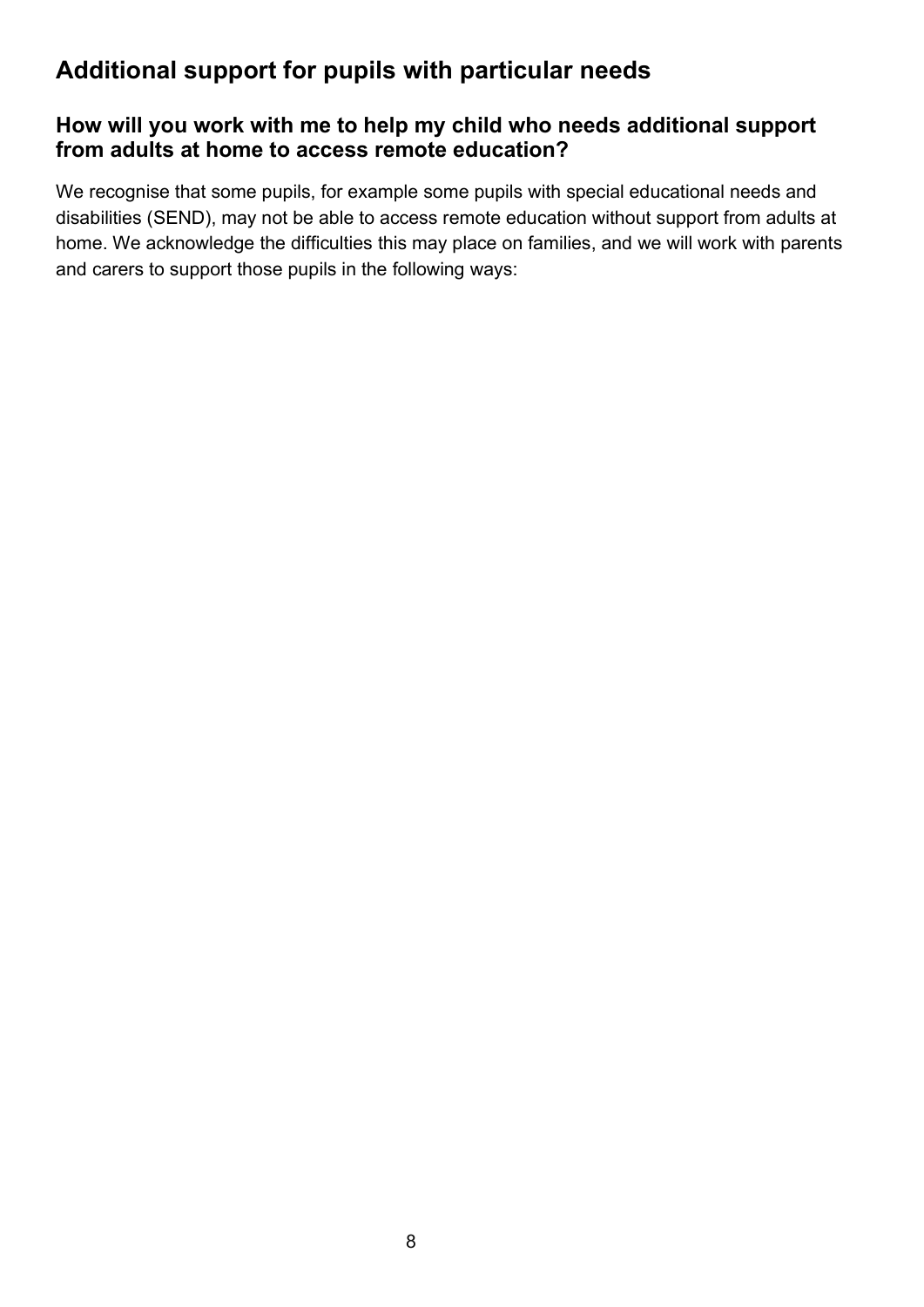### Pupils with an Education Health Care Plan (EHCP)

In the event of a national lockdown pupils in receipt of an EHCP will be prioritised for a place in school. Clinically Extremely Vulnerable pupils will be taught remotely.

Pupils on EHCPs have an individual risk assessment which includes amongst the reasonable endeavours, a personalised remote learning plan. This shows how work will be adapted when switching to remote learning.

Support phone calls will be put in place with frequency decided amongst family and school.

Paper copies supplied if required.

Chrome Book supplied if required.

### Pupils receiving SEND Support (SENS)

In the event of a national lockdown pupils with additional needs identified on the school's SEND register will be considered for a place in school if vulnerable.

Support phone calls will be put in place with frequency decided amongst family and school.

Paper copies supplied if required.

Chrome Book will be supplied as a priority if required.

Bespoke learning will be set where appropriate.

# Remote education for self-isolating pupils

Where individual pupils need to self-isolate but the majority of their peer group remains in school, how remote education is provided will likely differ from the approach for whole groups. This is due to the challenges of teaching pupils both at home and in school.